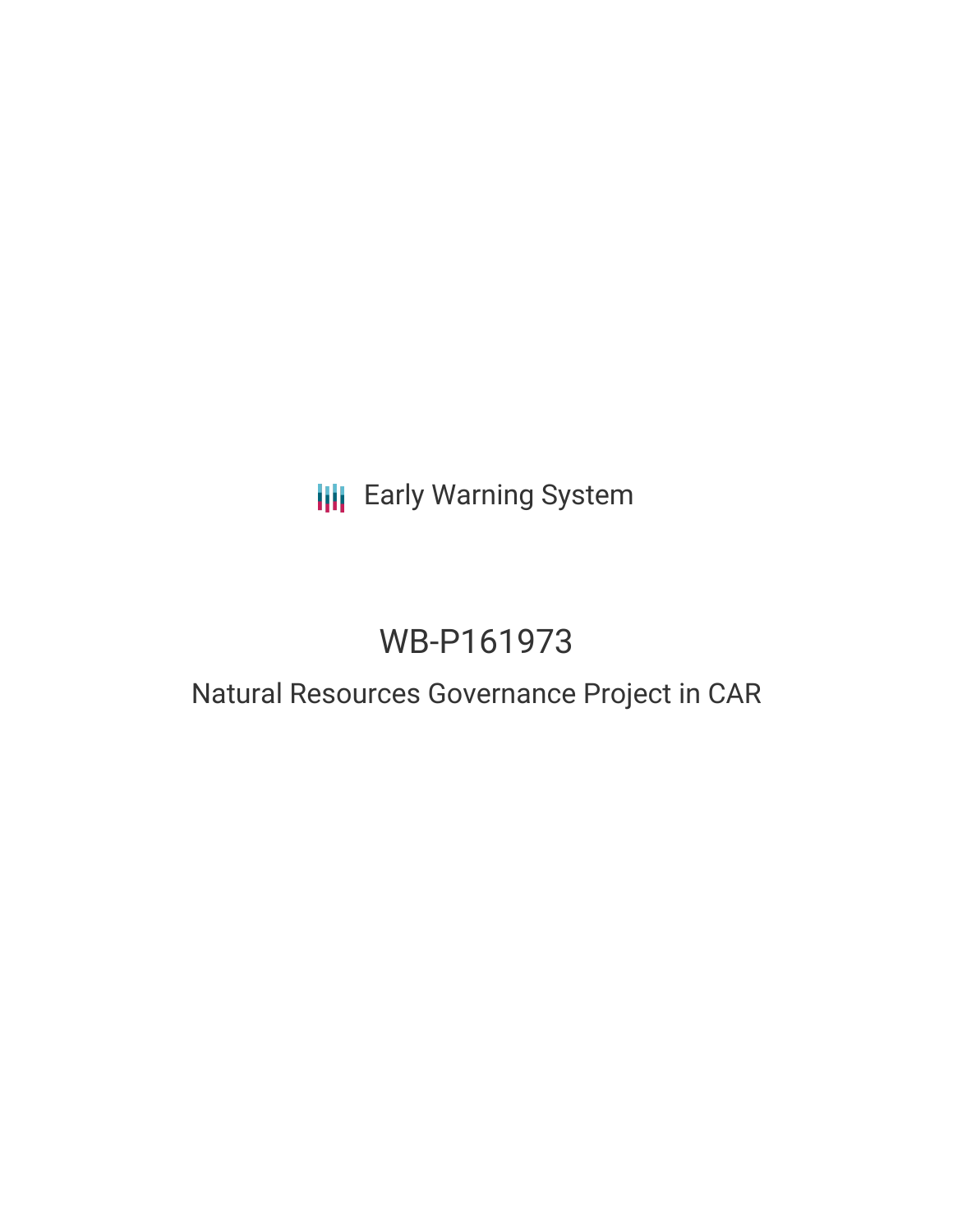

## **Quick Facts**

| <b>Countries</b>               | Central African Republic                      |
|--------------------------------|-----------------------------------------------|
| <b>Financial Institutions</b>  | World Bank (WB)                               |
| <b>Status</b>                  | Active                                        |
| <b>Bank Risk Rating</b>        | B                                             |
| <b>Voting Date</b>             | 2018-03-12                                    |
| <b>Borrower</b>                | Ministry of Economy, Planning and Cooperation |
| <b>Sectors</b>                 | Agriculture and Forestry, Mining              |
| <b>Investment Amount (USD)</b> | \$10.00 million                               |
| <b>Project Cost (USD)</b>      | $$10.00$ million                              |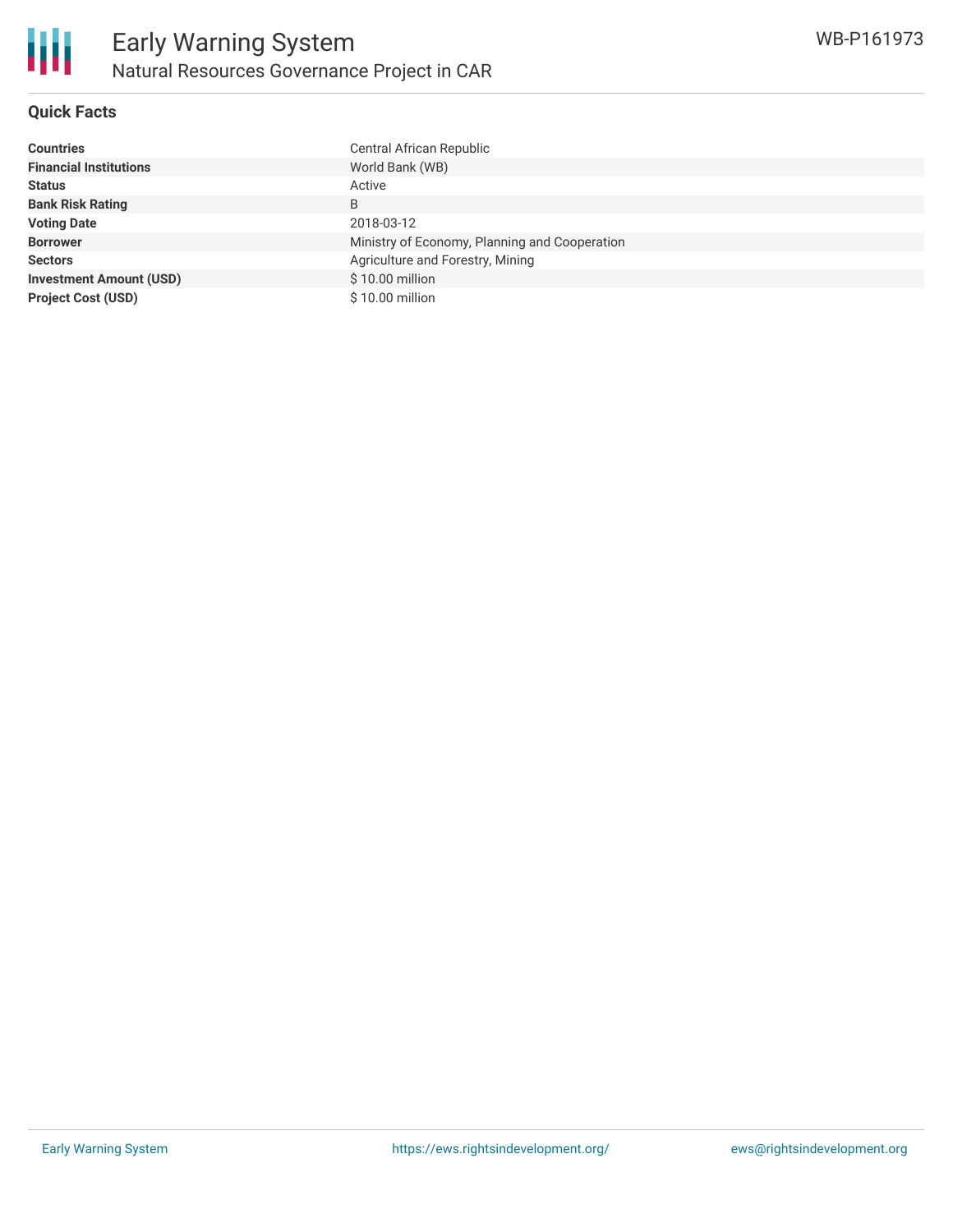

#### **Project Description**

The development objective of the Natural Resources Governance Project for Central African Republic (CAR) is to improve governance and strengthen capacity in the forest and mining sectors in the Central African Republic. The project comprises of five components. The first component, institutional support: strengthen the fiscal and governance framework of the forest sector will support the forestry administration in its efforts to identify and implement practical measures to improve the forestry sector's tax collection and redistribution system. The second component, local development: support forest communities in planning and financing their development priorities will support 11 forest communities in the country's southwest in identifying, planning, and financing development actions in an inclusive and participatory manner, with all the stakeholders concerned. The third component, technical assistance: improve mining sector policies and institutional governance focuses on improvements to the regulatory and institutional framework governing mining in the CAR. The fourth component, local development: formalization of the artisanal mining sector will implement critical formalization activities for artisanal mining operations. The fifth component is project management, contingencies, and overheads.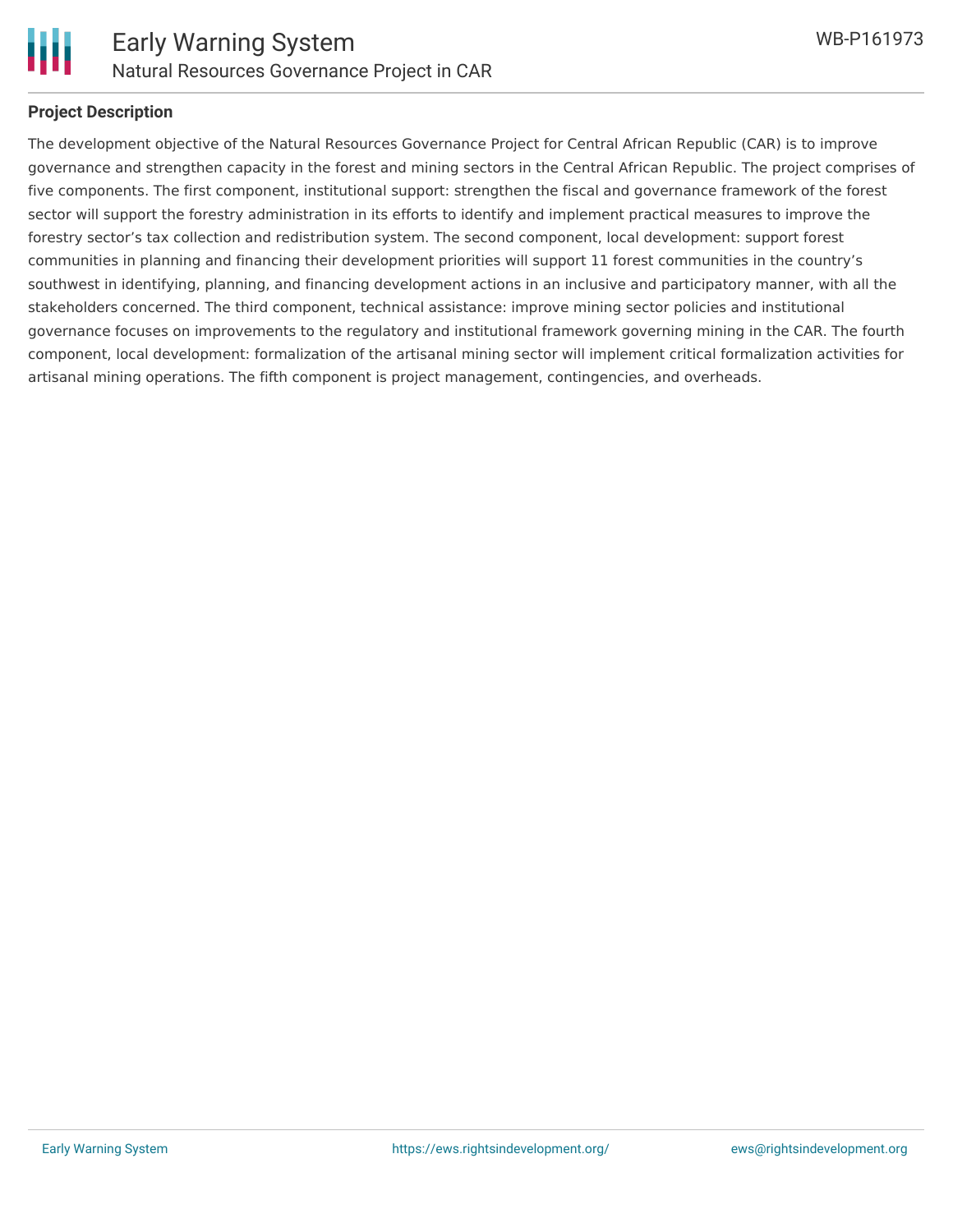

## **Investment Description**

World Bank (WB)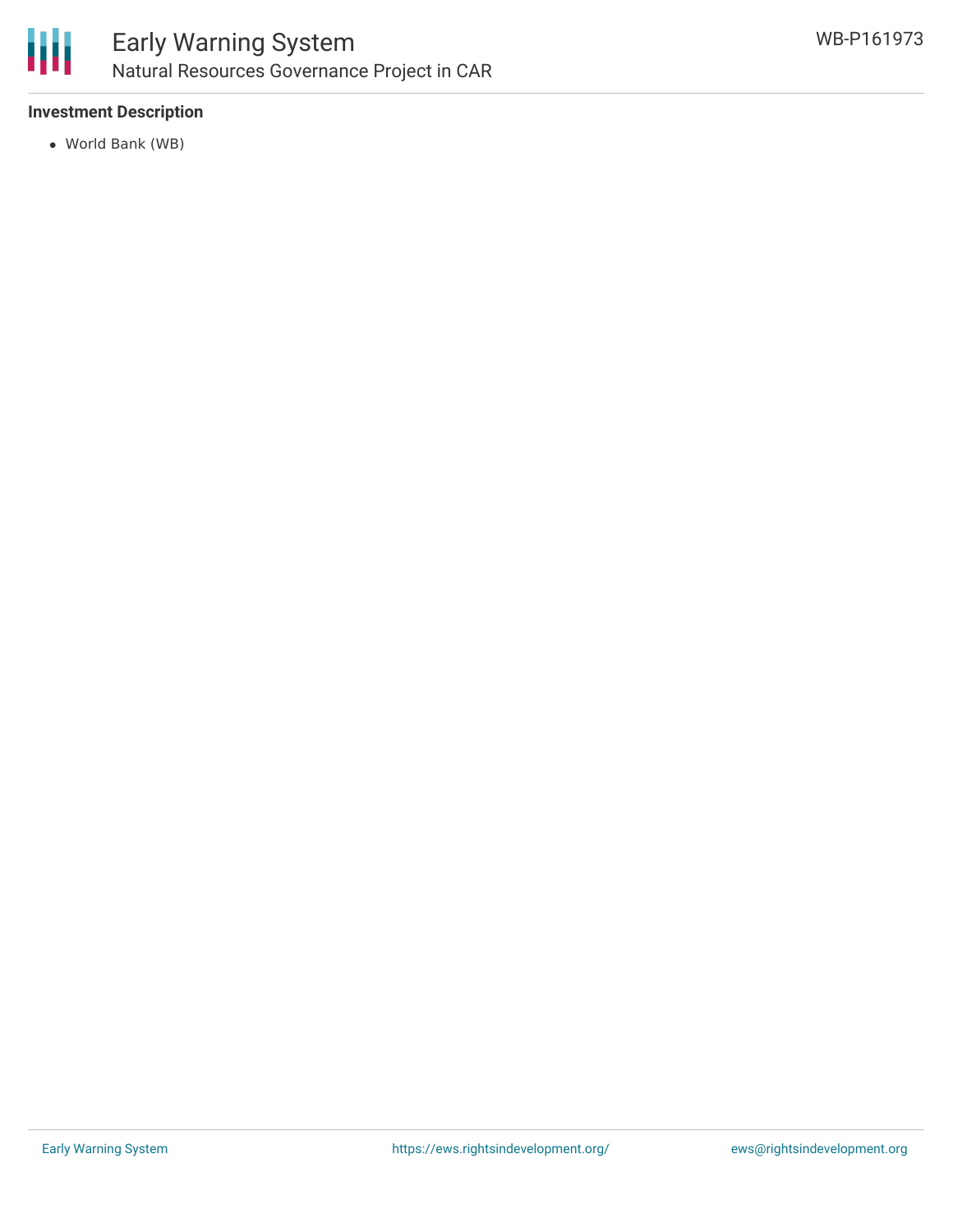

### **Contact Information**

Ministry of Water, Forests, Hunting and Fisheries (MWFHF) Yves Yalibanda Director of cabinet yvesyalibanda@yahoo.fr

Minsitry of Mines and Geology (MMG) Jules Cesaire YAGANZA Directeur du Departement Techniques Industrielles et Exploit legrand\_cesar@yahoo.fr ACCOUNTABILITY MECHANISM OF WORLD BANK

The World Bank Inspection Panel is the independent complaint mechanism and fact-finding body for people who believe they are likely to be, or have been, adversely affected by a World Bank-financed project. If you submit a complaint to the Inspection Panel, they may investigate to assess whether the World Bank is following its own policies and procedures for preventing harm to people or the environment. You can contact the Inspection Panel or submit a complaint by emailing ipanel@worldbank.org. You can learn more about the Inspection Panel and how to file a complaint at: http://ewebapps.worldbank.org/apps/ip/Pages/Home.aspx.